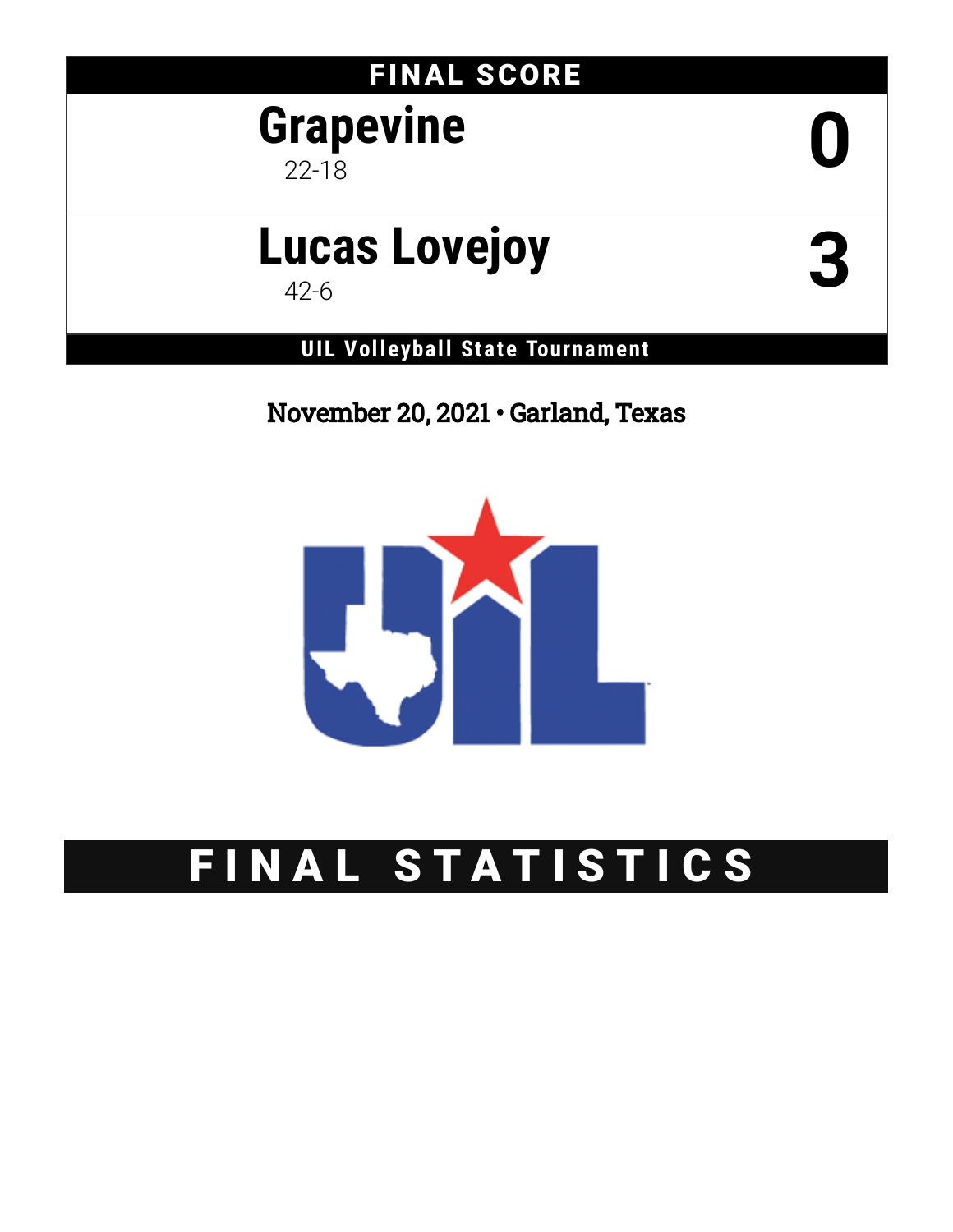#### **Official Volleyball Box Score (Final) Grapevine vs Lucas Lovejoy November 20, 2021 at Garland, Texas**



#### **Grapevine (22-18) -- 0**

|    | $U$ i apovinc (22-10) -- v |    |          |              |               |        |                |              |                |                |                |          |                |    |            |      |
|----|----------------------------|----|----------|--------------|---------------|--------|----------------|--------------|----------------|----------------|----------------|----------|----------------|----|------------|------|
|    |                            |    |          |              | <b>Attack</b> |        |                | <b>Serve</b> |                |                |                |          | <b>Block</b>   |    |            |      |
| ## | Grapevine                  | s  | Κ        | Е            | TA            | Pct    | Ast            | SA           | <b>SE</b>      | <b>RE</b>      | <b>Dig</b>     | BS       | <b>BA</b>      | BE | <b>BHE</b> | Pts  |
| 12 | Janet deMarrias            | 3  | 12       | 9            | 49            | .061   |                | 0            |                |                | 8              |          |                | ົ  | 0          | 12.5 |
| 16 | Alea Lastinger             | 3  | 6        | 6            | 20            | .000   | $\overline{0}$ | 0            | 0              | 0              | 4              | 0        |                | 0  | 0          | 6.5  |
|    | Ava Shankle                | 3  |          | 4            | 19            | .000   | 0              | $\mathbf{0}$ | 0              |                |                | 0        | 3              | 0  | 0          | 5.5  |
| 18 | <b>Greyson Button</b>      | 3  | 3        | 0            | 9             | .333   | 0              | 0            | 0              | 0 <sub>1</sub> | 1              | 0        | $\overline{2}$ | 0  | 0          | 4.0  |
| 9  | Olivia Hays                | 3  |          |              | 14            | .000   |                | 0            | 0              | 0              | $\overline{2}$ | 0        | 3              | 0  | 0          | 2.5  |
| 13 | Ella Davis                 | 3  |          | 0            | 3             | .333   | 9              | 0            | 0              | 0              | 9              | 0        | 0              | 0  | 3          | 1.0  |
| 2  | <b>Sydney Engel</b>        |    | 0        | $\mathbf{2}$ | 8             | $-250$ | 0              | $\mathbf{0}$ |                |                | 19             | 0        | 0              | 0  | 0          | 0.0  |
| 3  | Amanda Coy                 |    | 0        | 0            | 0             | .000   | 0 <sub>1</sub> | 0            | 0              | $\mathbf{0}$   | 0              | 0        | 0              | 0  | 0          | 0.0  |
| 5  | Mikayla Ethridge           |    | $\Omega$ | 0            |               | .000   | 13             | $\mathbf{0}$ | $\overline{2}$ |                | 7 <sub>1</sub> | 0        | 0              | 0  |            | 0.0  |
| 11 | Helen Hood                 | 31 | $\Omega$ | 0            |               | .000   | $\mathbf{0}$   |              | 0              |                | 9              | $\Omega$ | 0              | 0  | 0          | 1.0  |
| 15 | <b>Avery Canter</b>        | 3  | 0        | 0            | 0             | .000   | 3              |              | 0              | 0              | 0              | 0        | $\Omega$       | 0  | 0          | 1.0  |
|    | <b>Totals</b>              | 3  | 27       | 22           | 124           | .040   | 27             | 2            | 4              | 6 <sup>1</sup> | 60             | 0        | 10             | 2  | 4          | 34   |

#### **TOTAL TEAM BLOCKS: 5.0 SIDEOUT PCT: 44.6% POINT SCORING PCT: 38.2%**

#### **Team Attack By Set** Set K E TA Pct 1 11 7 49 .082 2 5 9 32 -.125<br>3 11 6 43 .116 3 11 6 43 .116 **GAME SCORES 1 2 3 Records:** Grapevine (0) 19 15 20 22-18 Lucas Lovejoy (3) 25 25 25 42-6

#### **Lucas Lovejoy (42-6) -- 3**

|    | LUCAS LOVEJOY (42-0) -- J |                |          |          |               |      |          |                       |           |                |                |               |                |           |            |            |
|----|---------------------------|----------------|----------|----------|---------------|------|----------|-----------------------|-----------|----------------|----------------|---------------|----------------|-----------|------------|------------|
|    |                           |                |          |          | <b>Attack</b> |      |          | <b>Serve</b>          |           |                |                |               | <b>Block</b>   |           |            |            |
| ## | Lucas Lovejoy             | s              | Κ        | Е        | ΤА            | Pct  | Ast      | SA                    | <b>SE</b> | <b>RE</b>      | Dig            | BS            | <b>BA</b>      | <b>BE</b> | <b>BHE</b> | <b>Pts</b> |
| 9  | Averi Carlson             | 3              | 10       |          | 19            | 474  | 16       | $\mathbf{2}^{\prime}$ |           | 0              | 10             |               |                |           |            | 12.5       |
| 23 | Lauran Richards           | 3              | 8        | 5        | 22            | .136 | 0        | 0                     | 0         | 0              | $\overline{2}$ | 0             | $\overline{2}$ | 0         | 0          | 9.0        |
| 17 | Rosemary Archer           | 3              |          | 6        | 32            | .031 | 15       |                       |           |                | 5              |               | $\mathcal{P}$  | 0         |            | 9.0        |
| 12 | Hannah Gonzalez           | 3 <sup>1</sup> | 6        | 3        | 22            | .136 | $\Omega$ | 0                     | 0         | 0              | 3              | 2             |                | 2         | 0          | 11.5       |
| 6  | <b>Avery Villarreal</b>   | 3              | 5        |          | 18            | 222  | 0        | 0                     |           | 0              |                |               | 3              | n         |            | 6.5        |
| 10 | Grace Milliken            | 3              |          | 3        | 18            | .000 | 0        | 0                     |           | 0              |                |               |                |           | $\Omega$   | 3.5        |
| 16 | Brooklyn Lloyd            |                |          | 0        | 0             | .000 | 0        |                       | U         |                | 13             |               | 0              | 0         |            | 1.0        |
| 3  | McKenna Brand             | 3              |          | $\Omega$ | 0             | .000 | $\Omega$ | 0                     |           | 0              | 12             | <sup>0</sup>  | 0              | $\Omega$  | 0          | 0.0        |
| 4  | <b>Maci Perkins</b>       |                | 0        | $\Omega$ | 0             | .000 | 0        |                       | 0         | 0              |                |               | 0              | 0         | 0          | 1.0        |
|    | Ava Camacho               | 31             | $\Omega$ | 0        |               | .000 | 6        |                       |           | $\overline{0}$ | 22             | 0             | 0              | 0         | $\Omega$   | 1.0        |
|    | Totals                    | 3              | 39       | 19       | 132           | .152 | 37       | 6                     | 3         | 2              | 68             | $\mathcal{P}$ | 16             | 3         |            | 55         |

#### **TOTAL TEAM BLOCKS: 10.0 SIDEOUT PCT: 61.8% POINT SCORING PCT: 55.4%**

#### **Team Attack By Set**

| Set                  |    | TA | Pct  |
|----------------------|----|----|------|
| $\blacktriangleleft$ | 13 | 49 | .122 |
| $\overline{2}$       | 10 | 32 | .188 |
| 3                    | 16 | 51 | .157 |

#### Site: Culwell Center (Garland, Texas) Date:11/20/2021 - Attendance: 1820 - Time: 1:13 Referees: Melanie Petrash; James Booker; Linda Casas; Shea Sapp;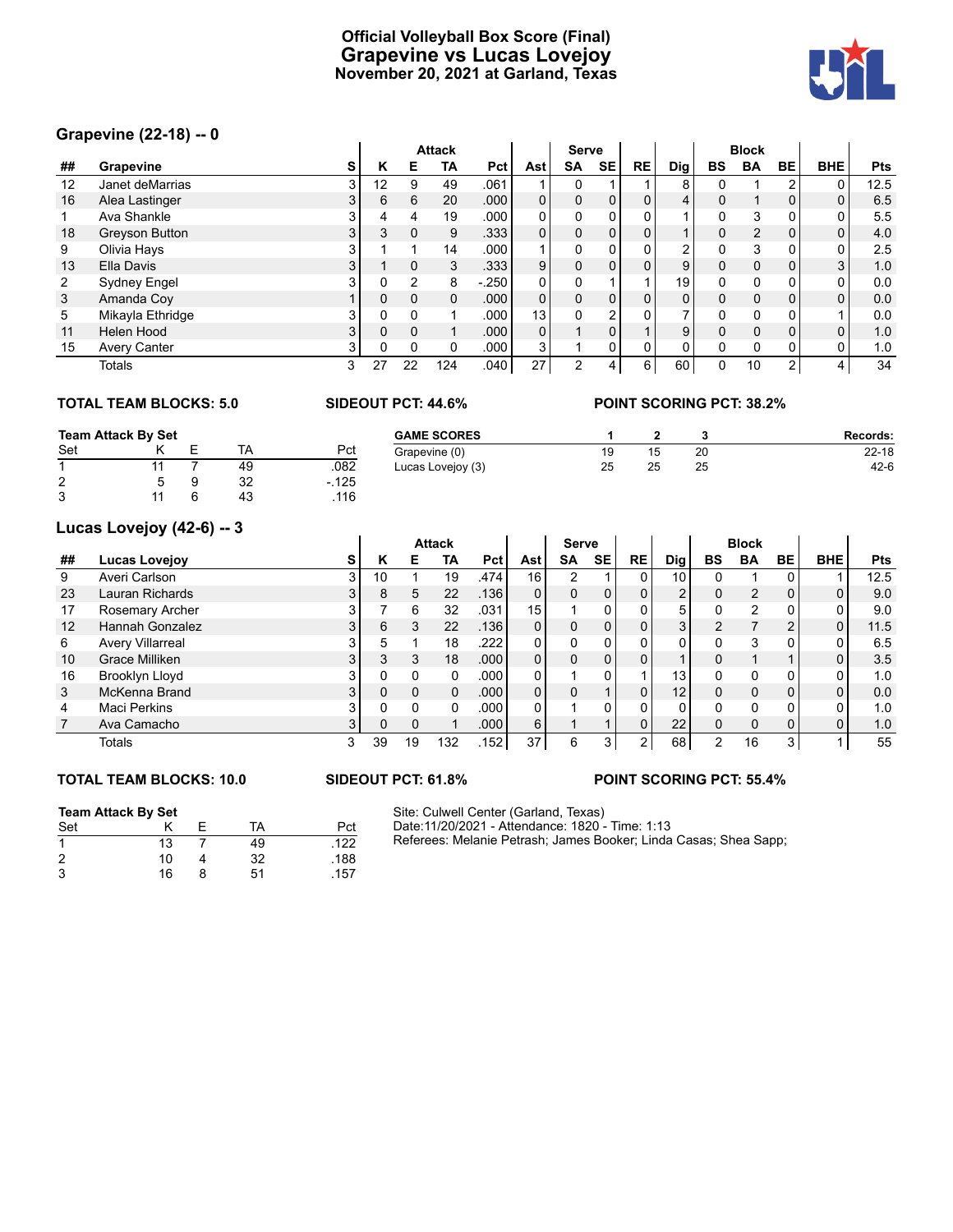

### **Grapevine vs Lucas Lovejoy (11/20/2021 at Garland, Texas)**

| Score     | Plays: Set 1                                                                                                                               | Serve                | Point                 |
|-----------|--------------------------------------------------------------------------------------------------------------------------------------------|----------------------|-----------------------|
|           | GRAPEVIN starters: Olivia Hays; Janet deMarrias; Greyson Button; Ava Shankle; Sydney<br>Engel; Ella Davis; libero Helen Hood.              |                      |                       |
|           | LOVEJOY starters: Hannah Gonzalez; Brooklyn Lloyd; Lauran Richards; Rosemary Archer;<br>Grace Milliken; Averi Carlson; libero Ava Camacho. |                      |                       |
| $0 - 1$   | [Averi Carlson] Service ace (TEAM).                                                                                                        | S:LOVEJOY P:LOVEJOY  |                       |
| $0 - 2$   | [Averi Carlson] Attack error by Ava Shankle.                                                                                               | S:LOVEJOY P:LOVEJOY  |                       |
| $1 - 2$   | [Averi Carlson] Kill by Olivia Hays (from Ella Davis).                                                                                     |                      | S:LOVEJOY P:GRAPEVIN  |
| $1 - 3$   | [Sydney Engel] Service error.                                                                                                              | S:GRAPEVIN P:LOVEJOY |                       |
|           | LOVEJOY subs: McKenna Brand; Avery Villarreal.                                                                                             |                      |                       |
| $2 - 3$   | [McKenna Brand] Attack error by Rosemary Archer.                                                                                           |                      | S:LOVEJOY P:GRAPEVIN  |
| $2 - 4$   | [Helen Hood] Kill by Rosemary Archer (from Ava Camacho).                                                                                   | S:GRAPEVIN P:LOVEJOY |                       |
|           | LOVEJOY subs: Grace Milliken.                                                                                                              |                      |                       |
| $3 - 4$   | [Ava Camacho] Bad set by Averi Carlson.                                                                                                    |                      | S:LOVEJOY P:GRAPEVIN  |
|           | GRAPEVIN subs: Mikayla Ethridge; Alea Lastinger.                                                                                           |                      |                       |
| 4-4       | [Mikayla Ethridge] Attack error by Grace Milliken.                                                                                         |                      | S:GRAPEVIN P:GRAPEVIN |
| $4 - 5$   | [Mikayla Ethridge] Service error.                                                                                                          | S:GRAPEVIN P:LOVEJOY |                       |
| $4 - 6$   | [Rosemary Archer] Kill by Averi Carlson (from Rosemary Archer).                                                                            | S:LOVEJOY P:LOVEJOY  |                       |
| $5-6$     | [Rosemary Archer] Kill by Janet deMarrias (from Mikayla Ethridge), block error by Grace<br>Milliken.                                       |                      | S:LOVEJOY P:GRAPEVIN  |
| 6-6       | [Janet deMarrias] Attack error by Grace Milliken.                                                                                          |                      | S:GRAPEVIN P:GRAPEVIN |
| $6-7$     | [Janet deMarrias] Service error.                                                                                                           | S:GRAPEVIN P:LOVEJOY |                       |
|           | LOVEJOY subs: Brooklyn Lloyd; Lauran Richards.                                                                                             |                      |                       |
| $7 - 7$   | [Brooklyn Lloyd] Kill by Alea Lastinger (from Mikayla Ethridge).                                                                           |                      | S:LOVEJOY P:GRAPEVIN  |
|           | GRAPEVIN subs: Alea Lastinger; Avery Canter.                                                                                               |                      |                       |
| $8 - 7$   | [Avery Canter] Kill by Janet deMarrias (from Avery Canter).                                                                                |                      | S:GRAPEVIN P:GRAPEVIN |
| $8 - 8$   | [Avery Canter] Kill by Averi Carlson (from Rosemary Archer).<br>LOVEJOY subs: Maci Perkins.                                                | S:GRAPEVIN P:LOVEJOY |                       |
| $9-8$     | [Maci Perkins] Kill by Ava Shankle (from Mikayla Ethridge).                                                                                |                      | S:LOVEJOY P:GRAPEVIN  |
|           | GRAPEVIN subs: Olivia Hays; Ella Davis.                                                                                                    |                      |                       |
| $10 - 8$  | [Ella Davis] Attack error by Averi Carlson.                                                                                                |                      | S:GRAPEVIN P:GRAPEVIN |
| $10-9$    | [Ella Davis] Ball handling error by Ella Davis.                                                                                            | S:GRAPEVIN P:LOVEJOY |                       |
| $11-9$    | [Averi Carlson] Kill by Ava Shankle (from Ella Davis), block error by Hannah Gonzalez.                                                     |                      | S:LOVEJOY P:GRAPEVIN  |
| $11 - 10$ | [Sydney Engel] Attack error by Janet deMarrias.                                                                                            | S:GRAPEVIN P:LOVEJOY |                       |
|           | LOVEJOY subs: McKenna Brand; Avery Villarreal.                                                                                             |                      |                       |
| $11 - 11$ | [McKenna Brand] Kill by Averi Carlson.                                                                                                     | S:LOVEJOY P:LOVEJOY  |                       |
| $11 - 12$ | [McKenna Brand] Attack error by Janet deMarrias (block by Avery Villarreal; Hannah Gonzalez). S:LOVEJOY P:LOVEJOY                          |                      |                       |
| $11 - 13$ | [McKenna Brand] Attack error by Ava Shankle (block by Avery Villarreal; Hannah Gonzalez).                                                  | S:LOVEJOY P:LOVEJOY  |                       |
|           | Timeout Grapevine.                                                                                                                         | S:LOVEJOY            |                       |
| $12 - 13$ | [McKenna Brand] Attack error by Rosemary Archer.                                                                                           |                      | S:LOVEJOY P:GRAPEVIN  |
| $12 - 14$ | [Helen Hood] Kill by Hannah Gonzalez (from Averi Carlson).                                                                                 | S:GRAPEVIN P:LOVEJOY |                       |
|           | LOVEJOY subs: Maci Perkins; Grace Milliken.                                                                                                |                      |                       |
| $12 - 15$ | [Ava Camacho] Kill by Rosemary Archer (from Ava Camacho).                                                                                  |                      | S:LOVEJOY P:LOVEJOY   |
| $13 - 15$ | [Ava Camacho] Kill by Janet deMarrias (from Ella Davis).<br>GRAPEVIN subs: Mikayla Ethridge; Alea Lastinger.                               |                      | S:LOVEJOY P:GRAPEVIN  |
| $13 - 16$ | [Mikayla Ethridge] Kill by Rosemary Archer (from Averi Carlson).                                                                           | S:GRAPEVIN P:LOVEJOY |                       |
| $13 - 17$ | [Rosemary Archer] Kill by Averi Carlson (from Rosemary Archer), block error by Janet                                                       | S:LOVEJOY P:LOVEJOY  |                       |
|           | deMarrias.                                                                                                                                 |                      |                       |
| 14-17     | [Rosemary Archer] Kill by Greyson Button (from Mikayla Ethridge).                                                                          |                      | S:LOVEJOY P:GRAPEVIN  |
| $14 - 18$ | [Janet deMarrias] Kill by Averi Carlson (from Ava Camacho).                                                                                |                      | S:GRAPEVIN P:LOVEJOY  |
|           | LOVEJOY subs: Brooklyn Lloyd; Lauran Richards.                                                                                             |                      |                       |
| $15 - 18$ | [Brooklyn Lloyd] Kill by Alea Lastinger (from Mikayla Ethridge).                                                                           |                      | S:LOVEJOY P:GRAPEVIN  |
|           | GRAPEVIN subs: Avery Canter.                                                                                                               |                      |                       |
| $15 - 19$ | [Avery Canter] Kill by Lauran Richards (from Rosemary Archer).                                                                             | S:GRAPEVIN P:LOVEJOY |                       |
|           | LOVEJOY subs: Maci Perkins; Hannah Gonzalez.                                                                                               |                      |                       |
| 15-20     | [Maci Perkins] Attack error by Alea Lastinger.                                                                                             | S:LOVEJOY P:LOVEJOY  |                       |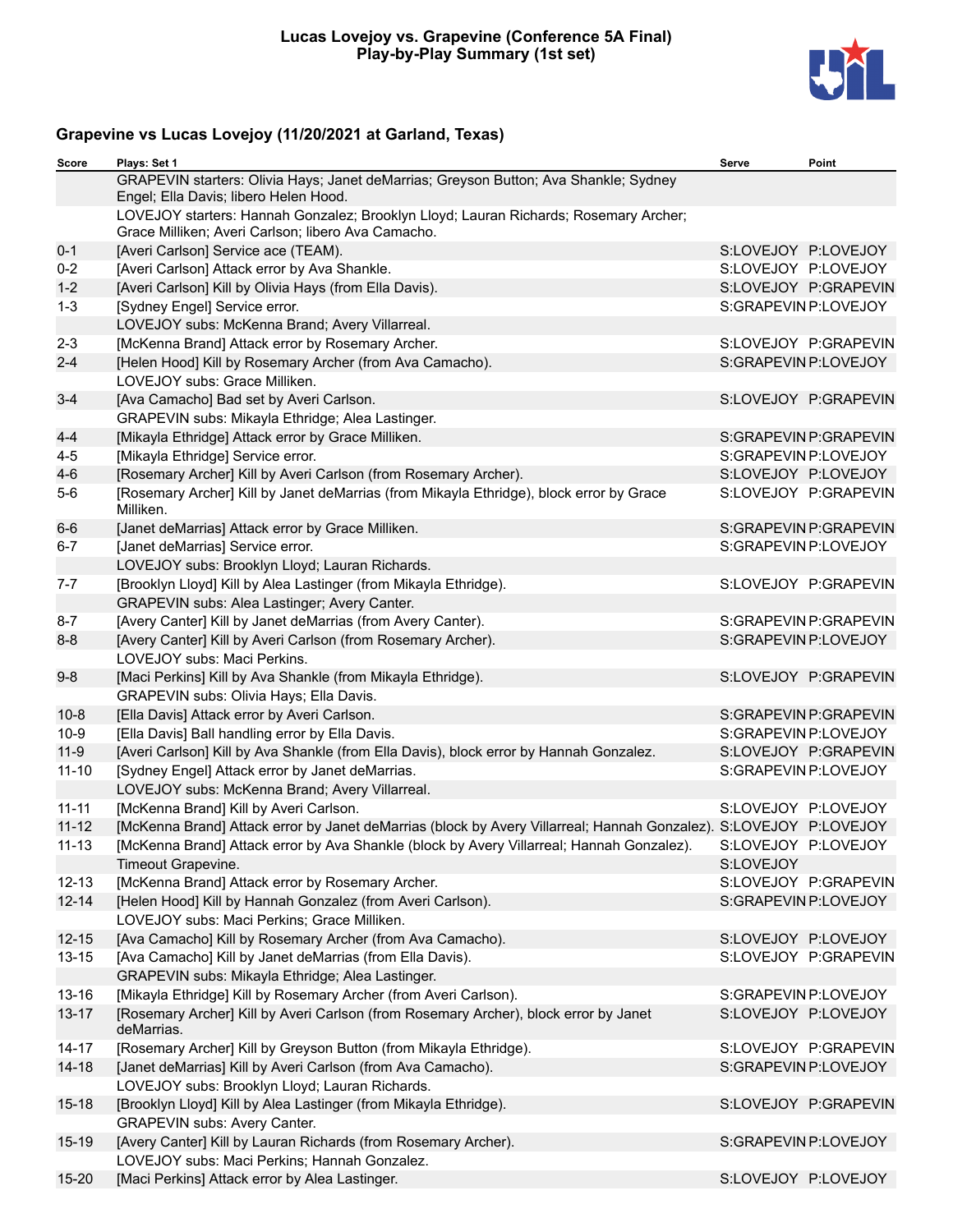| Score     | Plays: Set 1                                                                                | Serve                | Point                 |
|-----------|---------------------------------------------------------------------------------------------|----------------------|-----------------------|
| $16 - 20$ | [Maci Perkins] Kill by Ava Shankle (from Mikayla Ethridge), block error by Hannah Gonzalez. |                      | S:LOVEJOY P:GRAPEVIN  |
|           | GRAPEVIN subs: Olivia Hays; Ella Davis.                                                     |                      |                       |
| 16-21     | [Ella Davis] Kill by Averi Carlson (from Rosemary Archer).                                  | S:GRAPEVIN P:LOVEJOY |                       |
| 16-22     | [Averi Carlson] Attack error by Janet deMarrias (block by Hannah Gonzalez).                 |                      | S:LOVEJOY P:LOVEJOY   |
|           | Timeout Grapevine.                                                                          | S:LOVEJOY            |                       |
| $17 - 22$ | [Averi Carlson] Attack error by Lauran Richards (block by Ava Shankle; Olivia Hays).        |                      | S:LOVEJOY P:GRAPEVIN  |
| $18-22$   | [Sydney Engel] Attack error by Lauran Richards.                                             |                      | S:GRAPEVIN P:GRAPEVIN |
| 19-22     | [Sydney Engel] Kill by Janet deMarrias (from Ella Davis).                                   |                      | S:GRAPEVIN P:GRAPEVIN |
| $19 - 23$ | [Sydney Engel] Kill by Lauran Richards (from Ava Camacho), block error by Janet deMarrias.  | S:GRAPEVIN P:LOVEJOY |                       |
|           | LOVEJOY subs: McKenna Brand; Avery Villarreal.                                              |                      |                       |
| 19-24     | [McKenna Brand] Attack error by Olivia Hays (block by Hannah Gonzalez).                     | S:LOVEJOY P:LOVEJOY  |                       |
| $19 - 25$ | [McKenna Brand] Kill by Hannah Gonzalez (from Averi Carlson).                               |                      | S:LOVEJOY P:LOVEJOY   |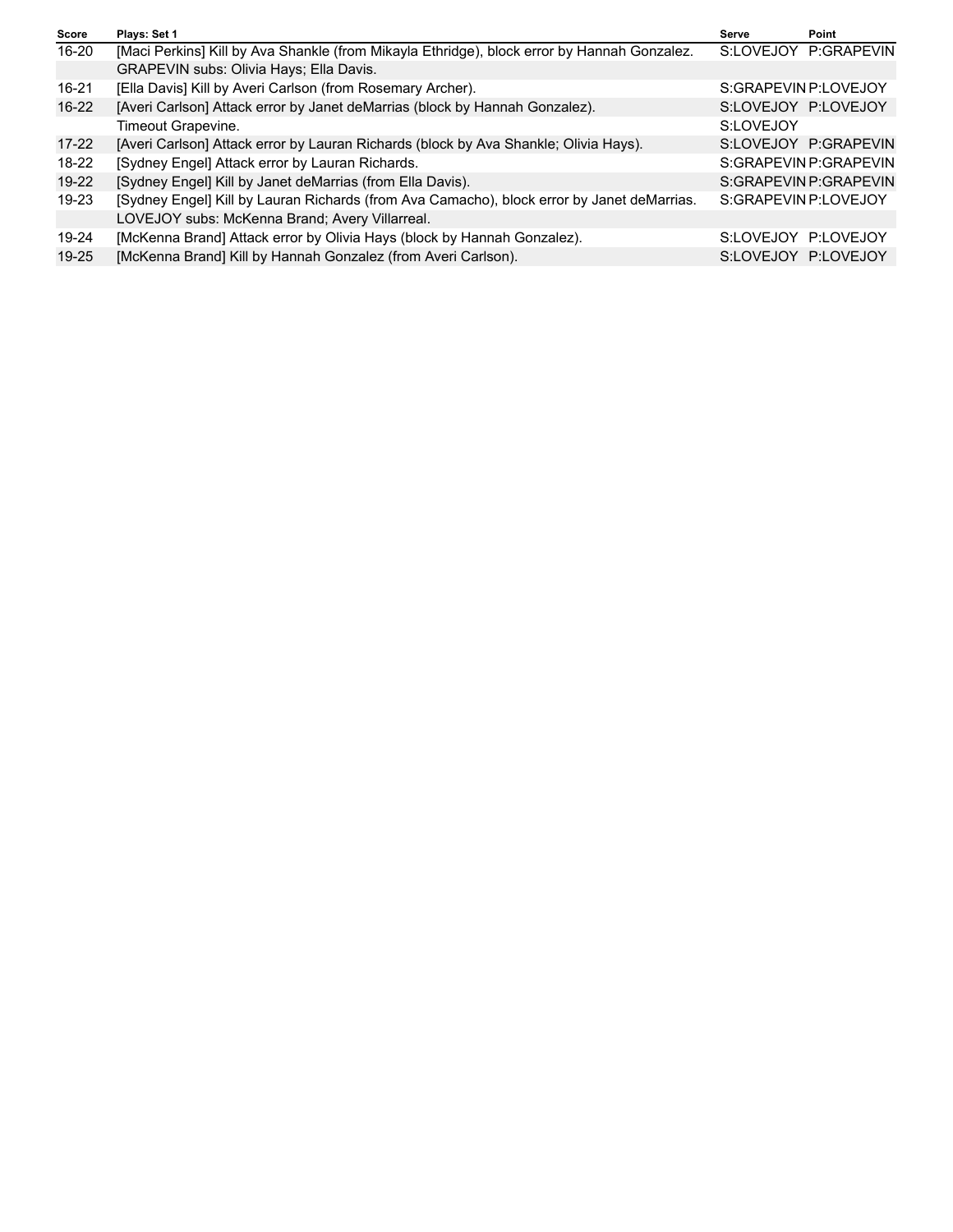

### **Grapevine vs Lucas Lovejoy (11/20/2021 at Garland, Texas)**

| Score     | Plays: Set 2                                                                                                                               | Serve                | Point                 |
|-----------|--------------------------------------------------------------------------------------------------------------------------------------------|----------------------|-----------------------|
|           | GRAPEVIN starters: Ella Davis; Greyson Button; Janet deMarrias; Olivia Hays; Ava Shankle;<br>Sydney Engel; libero Helen Hood.              |                      |                       |
|           | LOVEJOY starters: Rosemary Archer; Lauran Richards; Grace Milliken; Averi Carlson; Brooklyn<br>Lloyd; Hannah Gonzalez; libero Ava Camacho. |                      |                       |
|           |                                                                                                                                            |                      |                       |
| $1 - 0$   | [Sydney Engel] Ball handling error by Averi Carlson.                                                                                       |                      | S:GRAPEVIN P:GRAPEVIN |
| $1 - 1$   | [Sydney Engel] Kill by Hannah Gonzalez (from Averi Carlson).                                                                               | S:GRAPEVIN P:LOVEJOY |                       |
| $1 - 2$   | [Averi Carlson] Attack error by Sydney Engel.                                                                                              |                      | S:LOVEJOY P:LOVEJOY   |
| $2 - 2$   | [Averi Carlson] Kill by Janet deMarrias (from Olivia Hays).                                                                                |                      | S:LOVEJOY P:GRAPEVIN  |
|           | GRAPEVIN subs: Greyson Button.                                                                                                             |                      |                       |
| $3 - 2$   | [Helen Hood] Service ace (Brooklyn Lloyd).                                                                                                 |                      | S:GRAPEVIN P:GRAPEVIN |
| $3 - 3$   | [Helen Hood] Ball handling error by Ella Davis.                                                                                            | S:GRAPEVIN P:LOVEJOY |                       |
|           | LOVEJOY subs: McKenna Brand; Avery Villarreal.                                                                                             |                      |                       |
| $4 - 3$   | [McKenna Brand] Kill by Janet deMarrias (from Ella Davis).                                                                                 |                      | S:LOVEJOY P:GRAPEVIN  |
|           | GRAPEVIN subs: Mikayla Ethridge; Alea Lastinger.                                                                                           |                      |                       |
| $4 - 4$   | [Mikayla Ethridge] Kill by Avery Villarreal (from Averi Carlson).                                                                          | S:GRAPEVIN P:LOVEJOY |                       |
| $5 - 4$   | [Ava Camacho] Kill by Janet deMarrias (from Mikayla Ethridge).                                                                             |                      | S:LOVEJOY P:GRAPEVIN  |
| $5-5$     | [Janet deMarrias] Kill by Avery Villarreal (from Averi Carlson).                                                                           |                      | S:GRAPEVIN P:LOVEJOY  |
| $6-5$     | [Rosemary Archer] Kill by Alea Lastinger (from Mikayla Ethridge).                                                                          |                      | S:LOVEJOY P:GRAPEVIN  |
|           | GRAPEVIN subs: Avery Canter; Alea Lastinger.                                                                                               |                      |                       |
| $6-6$     | [Avery Canter] Attack error by Alea Lastinger.                                                                                             | S:GRAPEVIN P:LOVEJOY |                       |
|           | LOVEJOY subs: Brooklyn Lloyd; Lauran Richards.                                                                                             |                      |                       |
| $6 - 7$   | [Brooklyn Lloyd] Kill by Lauran Richards (from Rosemary Archer).                                                                           | S:LOVEJOY P:LOVEJOY  |                       |
| $6 - 8$   | [Brooklyn Lloyd] Kill by Grace Milliken (from Rosemary Archer).                                                                            | S:LOVEJOY P:LOVEJOY  |                       |
| $7 - 8$   | [Brooklyn Lloyd] Kill by Alea Lastinger (from Mikayla Ethridge).                                                                           |                      | S:LOVEJOY P:GRAPEVIN  |
|           | GRAPEVIN subs: Olivia Hays; Ella Davis.                                                                                                    |                      |                       |
| $7-9$     | [Ella Davis] Kill by Lauran Richards (from Rosemary Archer).                                                                               | S:GRAPEVIN P:LOVEJOY |                       |
|           | LOVEJOY subs: Maci Perkins; Hannah Gonzalez.                                                                                               |                      |                       |
| $7 - 10$  | [Maci Perkins] Service ace (TEAM).                                                                                                         | S:LOVEJOY P:LOVEJOY  |                       |
| $8 - 10$  | [Maci Perkins] Attack error by Lauran Richards.                                                                                            |                      | S:LOVEJOY P:GRAPEVIN  |
| $9 - 10$  | [Sydney Engel] Attack error by Hannah Gonzalez.                                                                                            |                      | S:GRAPEVIN P:GRAPEVIN |
| $9 - 11$  | [Sydney Engel] Attack error by Janet deMarrias (block by Averi Carlson; Hannah Gonzalez).                                                  | S:GRAPEVIN P:LOVEJOY |                       |
| $9 - 12$  | [Averi Carlson] Attack error by Janet deMarrias (block by Hannah Gonzalez; Rosemary Archer). S:LOVEJOY P:LOVEJOY                           |                      |                       |
| $9 - 13$  | [Averi Carlson] Kill by Rosemary Archer (from Averi Carlson).                                                                              | S:LOVEJOY P:LOVEJOY  |                       |
|           | Timeout Grapevine.                                                                                                                         | S:LOVEJOY            |                       |
| $9 - 14$  | [Averi Carlson] Service ace (Janet deMarrias).                                                                                             | S:LOVEJOY P:LOVEJOY  |                       |
| $9 - 15$  | [Averi Carlson] Kill by Hannah Gonzalez (from Averi Carlson).                                                                              | S:LOVEJOY P:LOVEJOY  |                       |
| $10 - 15$ | [Averi Carlson] Service error.                                                                                                             |                      | S:LOVEJOY P:GRAPEVIN  |
| $11 - 15$ | [Helen Hood] Attack error by Hannah Gonzalez (block by Janet deMarrias; Greyson Button).                                                   |                      | S:GRAPEVIN P:GRAPEVIN |
| $11 - 16$ | [Helen Hood] Ball handling error by Ella Davis.                                                                                            | S:GRAPEVIN P:LOVEJOY |                       |
|           | LOVEJOY subs: McKenna Brand; Avery Villarreal.                                                                                             |                      |                       |
| $11 - 17$ | [McKenna Brand] Kill by Avery Villarreal (from Averi Carlson).                                                                             |                      | S:LOVEJOY P:LOVEJOY   |
| $12 - 17$ | [McKenna Brand] Attack error by Rosemary Archer.                                                                                           |                      | S:LOVEJOY P:GRAPEVIN  |
|           | GRAPEVIN subs: Mikayla Ethridge; Alea Lastinger.                                                                                           |                      |                       |
| $12 - 18$ | [Mikayla Ethridge] Service error.                                                                                                          | S:GRAPEVIN P:LOVEJOY |                       |
|           | LOVEJOY subs: Maci Perkins; Grace Milliken.                                                                                                |                      |                       |
| $12 - 19$ | [Ava Camacho] Attack error by Janet deMarrias.                                                                                             | S:LOVEJOY P:LOVEJOY  |                       |
| 13-19     | [Ava Camacho] Service error.                                                                                                               |                      | S:LOVEJOY P:GRAPEVIN  |
| 13-20     | [Janet deMarrias] Attack error by Alea Lastinger.                                                                                          | S:GRAPEVIN P:LOVEJOY |                       |
| 14-20     | [Rosemary Archer] Bad set by Rosemary Archer.                                                                                              |                      | S:LOVEJOY P:GRAPEVIN  |
|           | GRAPEVIN subs: Avery Canter; Alea Lastinger.                                                                                               |                      |                       |
| 15-20     | [Avery Canter] Service ace (TEAM).                                                                                                         |                      | S:GRAPEVIN P:GRAPEVIN |
| $15 - 21$ | [Avery Canter] Kill by Avery Villarreal (from Rosemary Archer).                                                                            | S:GRAPEVIN P:LOVEJOY |                       |
|           | LOVEJOY subs: Brooklyn Lloyd; Lauran Richards.                                                                                             |                      |                       |
| $15 - 22$ | [Brooklyn Lloyd] Attack error by Ava Shankle.                                                                                              | S:LOVEJOY P:LOVEJOY  |                       |
| $15 - 23$ | [Brooklyn Lloyd] Attack error by Janet deMarrias.                                                                                          | S:LOVEJOY P:LOVEJOY  |                       |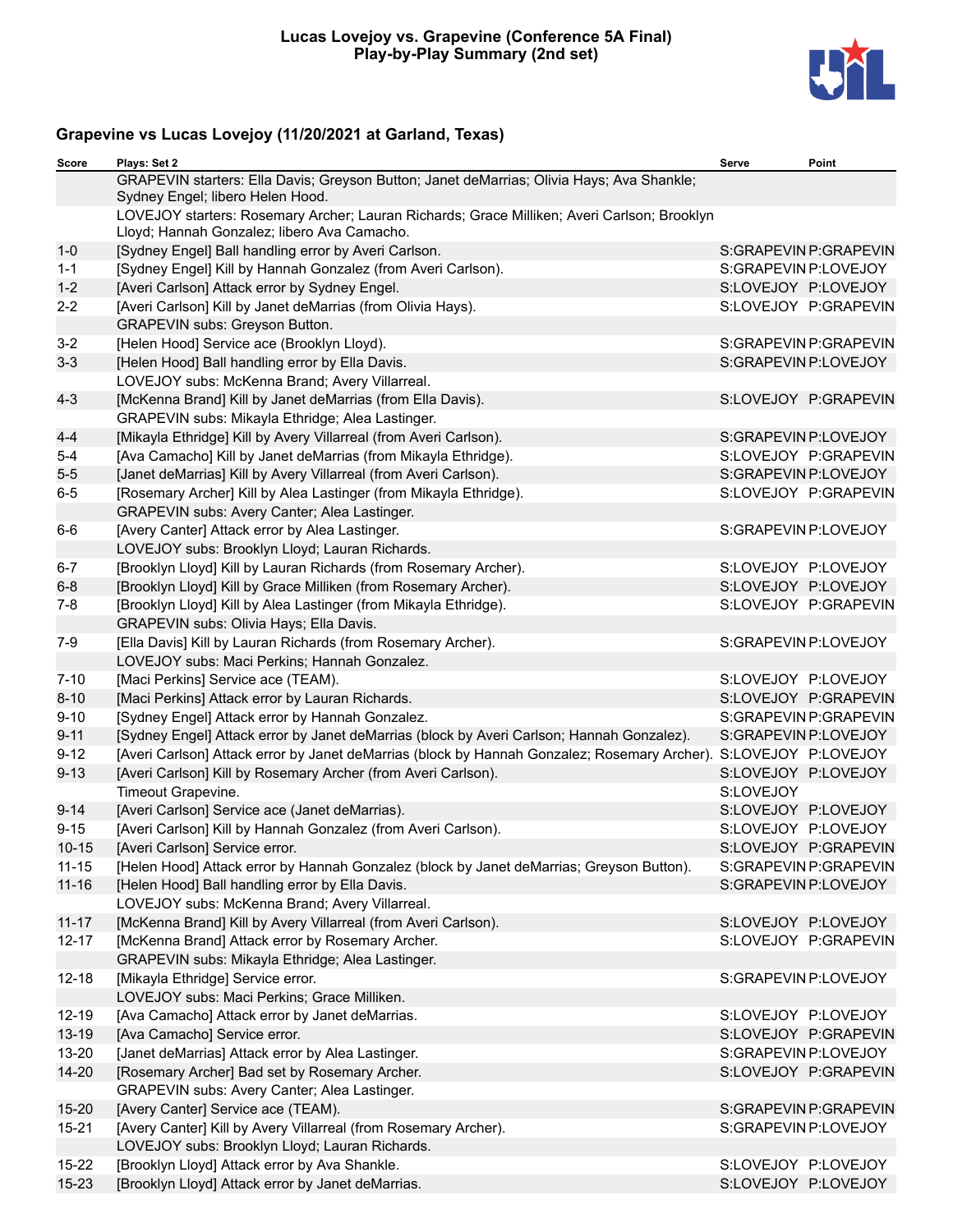| <b>Score</b> | Plavs: Set 2                                              | Serve               | Point |
|--------------|-----------------------------------------------------------|---------------------|-------|
| 15-24        | [Brooklyn Lloyd] Ball handling error by Mikayla Ethridge. | S:LOVEJOY P:LOVEJOY |       |
| $15 - 25$    | [Brooklyn Lloyd] Attack error by Sydney Engel.            | S:LOVEJOY P:LOVEJOY |       |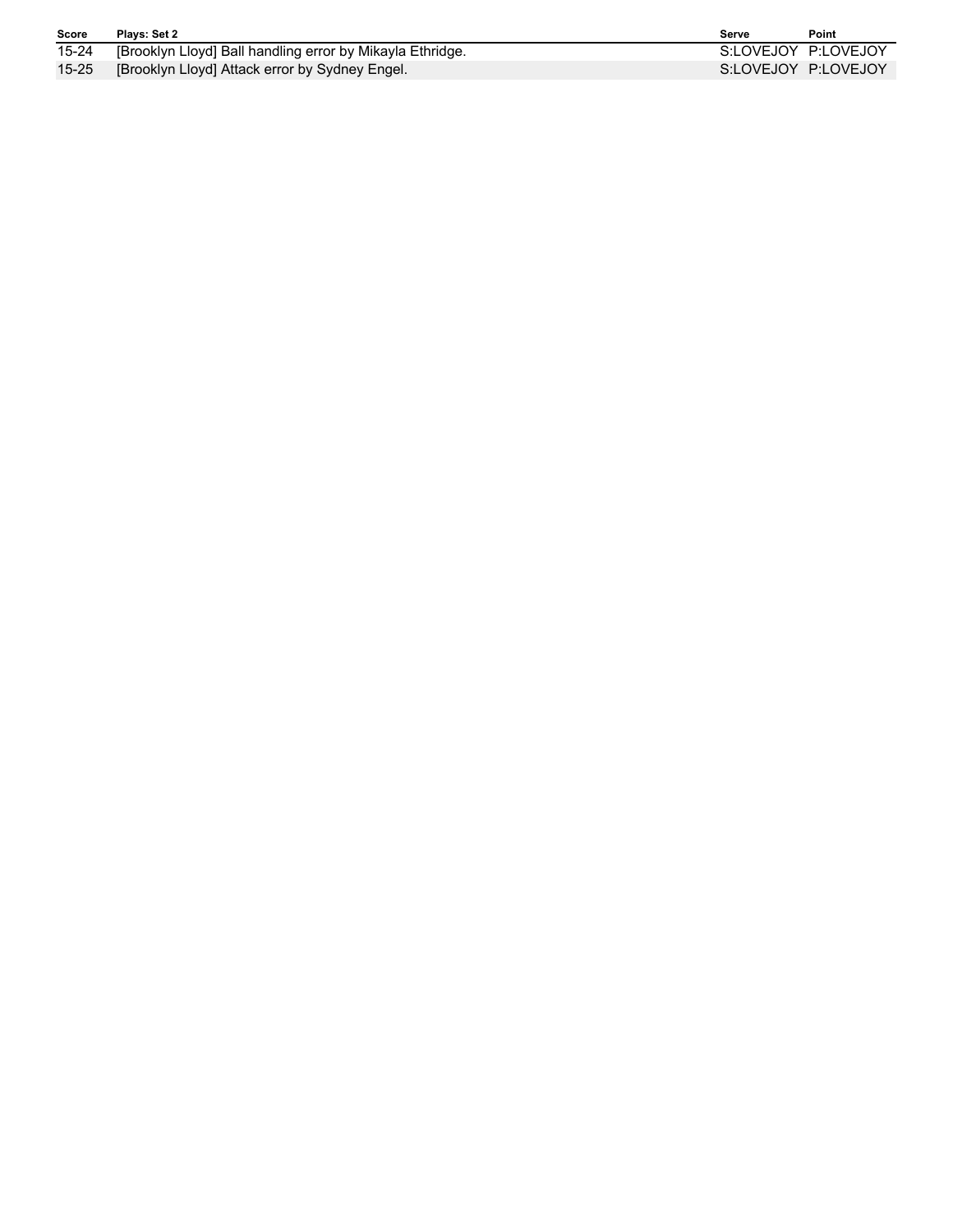

### **Grapevine vs Lucas Lovejoy (11/20/2021 at Garland, Texas)**

| Score     | Plays: Set 3                                                                                                                               | Serve                | Point                 |
|-----------|--------------------------------------------------------------------------------------------------------------------------------------------|----------------------|-----------------------|
|           | GRAPEVIN starters: Janet deMarrias; Ella Davis; Olivia Hays; Greyson Button; Ava Shankle;<br>Sydney Engel; libero Helen Hood.              |                      |                       |
|           | LOVEJOY starters: Lauran Richards; Averi Carlson; Rosemary Archer; Grace Milliken; Brooklyn<br>Lloyd; Hannah Gonzalez; libero Ava Camacho. |                      |                       |
| $0 - 1$   | [Averi Carlson] Kill by Lauran Richards (from Averi Carlson).                                                                              |                      | S:LOVEJOY P:LOVEJOY   |
| $0 - 2$   | [Averi Carlson] Kill by Rosemary Archer (from Averi Carlson).                                                                              |                      | S:LOVEJOY P:LOVEJOY   |
| $1 - 2$   | [Averi Carlson] Attack error by Lauran Richards (block by Ava Shankle; Olivia Hays).                                                       |                      | S:LOVEJOY P:GRAPEVIN  |
| $2 - 2$   | [Sydney Engel] Attack error by Rosemary Archer (block by Ava Shankle; Olivia Hays).                                                        |                      | S:GRAPEVIN P:GRAPEVIN |
| $2 - 3$   | [Sydney Engel] Kill by Rosemary Archer (from Averi Carlson).                                                                               |                      | S:GRAPEVIN P:LOVEJOY  |
|           | LOVEJOY subs: McKenna Brand; Avery Villarreal.                                                                                             |                      |                       |
| $3 - 3$   | [McKenna Brand] Service error.                                                                                                             |                      | S:LOVEJOY P:GRAPEVIN  |
| $4 - 3$   | [Helen Hood] Attack error by Hannah Gonzalez.                                                                                              |                      | S:GRAPEVIN P:GRAPEVIN |
| $5 - 3$   | [Helen Hood] Attack error by Rosemary Archer.                                                                                              |                      | S:GRAPEVIN P:GRAPEVIN |
| $6 - 3$   | [Helen Hood] Kill by Greyson Button (from Ella Davis).                                                                                     |                      | S:GRAPEVIN P:GRAPEVIN |
|           | Timeout Lucas Lovejoy.                                                                                                                     | S:GRAPEVIN           |                       |
| $6 - 4$   | [Helen Hood] Attack error by Janet deMarrias.                                                                                              | S:GRAPEVIN P:LOVEJOY |                       |
| $6-5$     | [Ava Camacho] Kill by Grace Milliken (from Ava Camacho).                                                                                   |                      | S:LOVEJOY P:LOVEJOY   |
| $6-6$     | [Ava Camacho] Service ace (Sydney Engel).                                                                                                  |                      | S:LOVEJOY P:LOVEJOY   |
| $7-6$     | [Ava Camacho] Kill by Janet deMarrias (from Ella Davis).                                                                                   |                      | S:LOVEJOY P:GRAPEVIN  |
|           | GRAPEVIN subs: Mikayla Ethridge; Alea Lastinger.                                                                                           |                      |                       |
| $7 - 7$   | [Mikayla Ethridge] Attack error by Alea Lastinger (block by Avery Villarreal; Grace Milliken).                                             | S:GRAPEVIN P:LOVEJOY |                       |
| $7-8$     | [Rosemary Archer] Service ace (Helen Hood).                                                                                                |                      | S:LOVEJOY P:LOVEJOY   |
| $7-9$     | [Rosemary Archer] Kill by Averi Carlson (from Rosemary Archer).                                                                            |                      | S:LOVEJOY P:LOVEJOY   |
| $8-9$     | [Rosemary Archer] Attack error by Avery Villarreal (block by Alea Lastinger; Greyson Button).                                              |                      | S:LOVEJOY P:GRAPEVIN  |
| $8 - 10$  | [Janet deMarrias] Kill by Rosemary Archer (from Ava Camacho).                                                                              |                      | S:GRAPEVIN P:LOVEJOY  |
| $8 - 11$  | [Brooklyn Lloyd] Service ace (TEAM).                                                                                                       |                      | S:LOVEJOY P:LOVEJOY   |
| $9 - 11$  | [Brooklyn Lloyd] Attack error by Lauran Richards.                                                                                          |                      | S:LOVEJOY P:GRAPEVIN  |
|           | GRAPEVIN subs: Avery Canter; Alea Lastinger.                                                                                               |                      |                       |
| $10 - 11$ | [Avery Canter] Kill by Alea Lastinger (from Mikayla Ethridge).                                                                             |                      | S:GRAPEVIN P:GRAPEVIN |
| $11 - 11$ | [Avery Canter] Attack error by Grace Milliken.                                                                                             |                      | S:GRAPEVIN P:GRAPEVIN |
| $12 - 11$ | [Avery Canter] Kill by Alea Lastinger (from Avery Canter).                                                                                 |                      | S:GRAPEVIN P:GRAPEVIN |
| $13 - 11$ | [Avery Canter] Kill by Janet deMarrias (from Avery Canter).                                                                                |                      | S:GRAPEVIN P:GRAPEVIN |
| $14 - 11$ | [Avery Canter] Attack error by Rosemary Archer.                                                                                            |                      | S:GRAPEVIN P:GRAPEVIN |
| $14 - 12$ | [Avery Canter] Kill by Averi Carlson (from Rosemary Archer).                                                                               |                      | S:GRAPEVIN P:LOVEJOY  |
|           | LOVEJOY subs: Hannah Gonzalez; Maci Perkins.                                                                                               |                      |                       |
|           | GRAPEVIN subs: Greyson Button.                                                                                                             |                      |                       |
| 14-13     | [Maci Perkins] Attack error by Ava Shankle (block by Hannah Gonzalez; Lauran Richards).                                                    | S:LOVEJOY P:LOVEJOY  |                       |
| 14-14     | [Maci Perkins] Attack error by Alea Lastinger.                                                                                             | S:LOVEJOY P:LOVEJOY  |                       |
| $14 - 15$ | [Maci Perkins] Attack error by Alea Lastinger (block by Hannah Gonzalez; Lauran Richards).                                                 | S:LOVEJOY P:LOVEJOY  |                       |
| 14-16     | [Maci Perkins] Kill by Hannah Gonzalez (from Rosemary Archer).                                                                             | S:LOVEJOY P:LOVEJOY  |                       |
|           | Timeout Grapevine.                                                                                                                         | S:LOVEJOY            |                       |
| $15 - 16$ | [Maci Perkins] Kill by Ava Shankle (from Mikayla Ethridge).                                                                                |                      | S:LOVEJOY P:GRAPEVIN  |
|           | GRAPEVIN subs: Amanda Coy; Olivia Hays.                                                                                                    |                      |                       |
| $15 - 17$ | [Ella Davis] Kill by Averi Carlson (from Rosemary Archer).                                                                                 | S:GRAPEVIN P:LOVEJOY |                       |
| $15 - 18$ | [Averi Carlson] Kill by Lauran Richards (from Averi Carlson).                                                                              |                      | S:LOVEJOY P:LOVEJOY   |
| $15 - 19$ | [Averi Carlson] Kill by Lauran Richards (from Averi Carlson).                                                                              | S:LOVEJOY P:LOVEJOY  |                       |
| 16-19     | [Averi Carlson] Kill by Ella Davis (from Janet deMarrias).                                                                                 |                      | S:LOVEJOY P:GRAPEVIN  |
| 16-20     | [Sydney Engel] Kill by Hannah Gonzalez (from Averi Carlson).<br>LOVEJOY subs: McKenna Brand; Avery Villarreal.                             | S:GRAPEVIN P:LOVEJOY |                       |
| 17-20     | [McKenna Brand] Kill by Janet deMarrias (from Ella Davis).                                                                                 |                      | S:LOVEJOY P:GRAPEVIN  |
| $17 - 21$ | [Helen Hood] Attack error by Janet deMarrias (block by Hannah Gonzalez; Rosemary Archer).                                                  |                      | S:GRAPEVIN P:LOVEJOY  |
| $17 - 22$ | [Ava Camacho] Kill by Avery Villarreal (from Averi Carlson).                                                                               |                      | S:LOVEJOY P:LOVEJOY   |
| 18-22     | [Ava Camacho] Kill by Janet deMarrias (from Ella Davis).                                                                                   |                      | S:LOVEJOY P:GRAPEVIN  |
| 18-23     | [Mikayla Ethridge] Kill by Grace Milliken.                                                                                                 |                      | S:GRAPEVIN P:LOVEJOY  |
| 19-23     | [Rosemary Archer] Kill by Janet deMarrias (from Mikayla Ethridge).                                                                         |                      | S:LOVEJOY P:GRAPEVIN  |
|           |                                                                                                                                            |                      |                       |